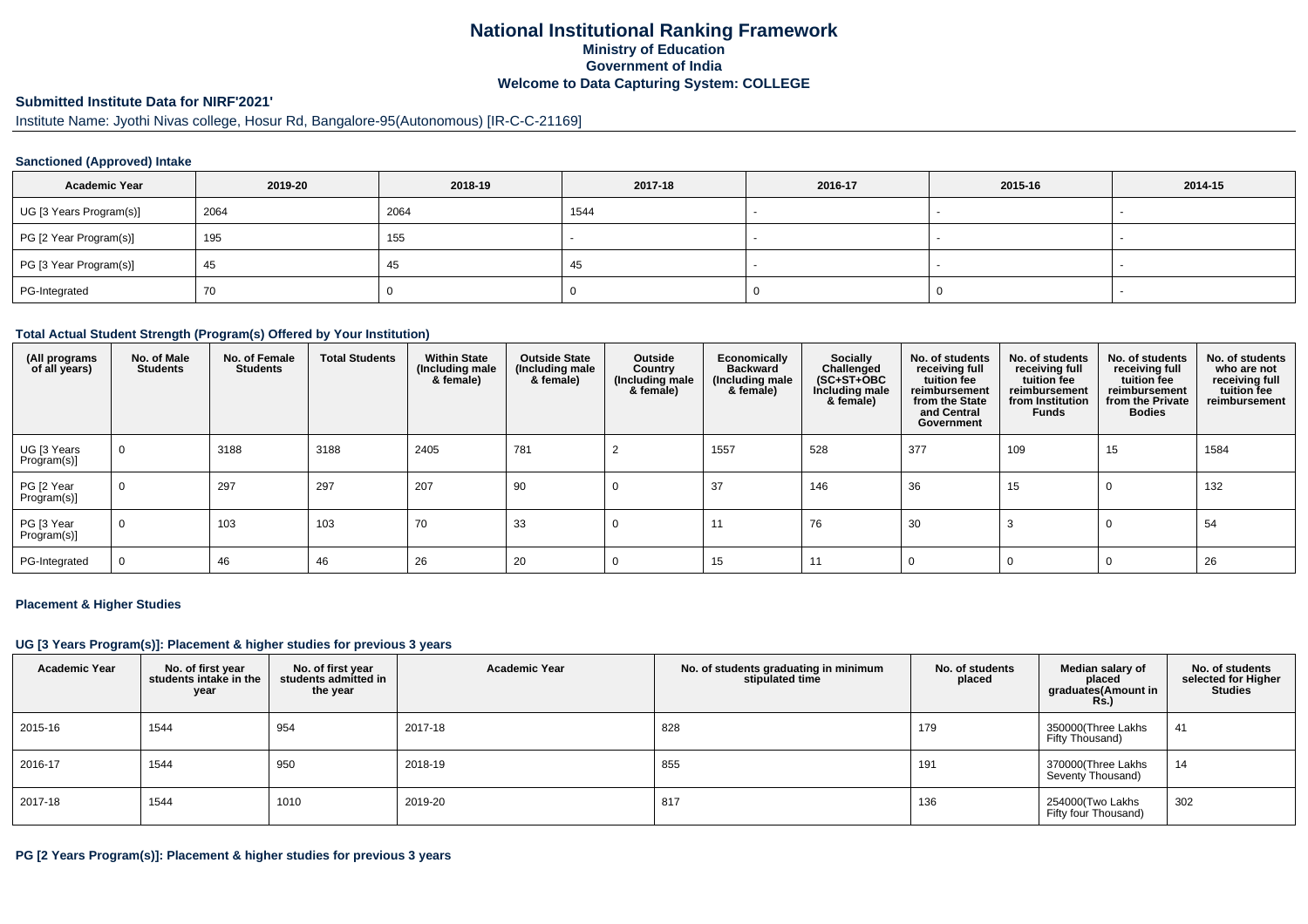| <b>Academic Year</b> | No. of first year<br>students intake in the<br>year | No. of first year<br>students admitted in<br>the year | <b>Academic Year</b> | No. of students graduating in minimum<br>stipulated time | No. of students<br>placed | Median salary of<br>placed<br>graduates(Amount in<br><b>Rs.)</b> | No. of students<br>selected for Higher<br><b>Studies</b> |
|----------------------|-----------------------------------------------------|-------------------------------------------------------|----------------------|----------------------------------------------------------|---------------------------|------------------------------------------------------------------|----------------------------------------------------------|
| 2016-17              | 155                                                 | 146                                                   | 2017-18              | 130                                                      | 89                        | 350000(Three Lakhs<br>Fifty Thousand)                            |                                                          |
| 2017-18              | 155                                                 | 139                                                   | 2018-19              | 125                                                      | 36                        | 270000(Two Lakhs<br>Seventy Thousand)                            |                                                          |
| 2018-19              | 155                                                 | 155                                                   | 2019-20              | 144                                                      | 38                        | 325000(Three Lakhs<br><b>Twenty Five</b><br>Thousand)            | 12                                                       |

## **PG [3 Years Program(s)]: Placement & higher studies for previous 3 years**

| <b>Academic Year</b> | No. of first year<br>students intake in the<br>year | No. of first year<br>students admitted in<br>the year | <b>Academic Year</b> | No. of students<br>admitted through<br>Lateral entry | <b>Academic Year</b> | No. of students<br>graduating in<br>minimum stipulated<br>time | No. of students<br>placed | Median salary of<br>placed<br>graduates(Amount in<br>Rs.) | No. of students<br>selected for Higher<br><b>Studies</b> |
|----------------------|-----------------------------------------------------|-------------------------------------------------------|----------------------|------------------------------------------------------|----------------------|----------------------------------------------------------------|---------------------------|-----------------------------------------------------------|----------------------------------------------------------|
| 2015-16              | 45                                                  | 30                                                    | 2016-17              |                                                      | 2017-18              | 28                                                             | 21                        | 350000(Three Lakhs<br>Fifty Thousand)                     |                                                          |
| 2016-17              | 45                                                  | -34                                                   | 2017-18              |                                                      | 2018-19              | 30                                                             | 14                        | 350000(Three Lakhs<br>Fifty Thousand)                     |                                                          |
| 2017-18              | 45                                                  | 29                                                    | 2018-19              |                                                      | 2019-20              | 29                                                             | 20                        | 350000(Three Lakhs<br>Fifty Thousand)                     |                                                          |

## **PG-Integrated [5 Years Program(s)]: Placement & higher studies for previous 3 years**

| <b>Academic Year</b> | No. of first year<br>students intake in the<br>year | No. of first year<br>students admitted in<br>the year | <b>Academic Year</b> | No. of students graduating in minimum<br>stipulated time | No. of students<br>placed | Median salary of<br>placed<br>graduates(Amount in<br><b>Rs.)</b> | No. of students<br>selected for Higher<br>Studies |
|----------------------|-----------------------------------------------------|-------------------------------------------------------|----------------------|----------------------------------------------------------|---------------------------|------------------------------------------------------------------|---------------------------------------------------|
| 2013-14              |                                                     |                                                       | 2017-18              |                                                          |                           | O(Zero)                                                          |                                                   |
| 2014-15              |                                                     |                                                       | 2018-19              |                                                          |                           | O(Zero)                                                          |                                                   |
| 2015-16              |                                                     |                                                       | 2019-20              |                                                          |                           | O(Zero)                                                          |                                                   |

#### **Financial Resources: Utilised Amount for the Capital expenditure for previous 3 years**

| <b>Academic Year</b>                                                                                 | 2019-20                                                                              | 2018-19                                                                        | 2017-18                                                                                   |  |  |  |  |  |  |  |
|------------------------------------------------------------------------------------------------------|--------------------------------------------------------------------------------------|--------------------------------------------------------------------------------|-------------------------------------------------------------------------------------------|--|--|--|--|--|--|--|
|                                                                                                      | <b>Utilised Amount</b>                                                               | <b>Utilised Amount</b>                                                         | <b>Utilised Amount</b>                                                                    |  |  |  |  |  |  |  |
| Annual Capital Expenditure on Academic Activities and Resources (excluding expenditure on buildings) |                                                                                      |                                                                                |                                                                                           |  |  |  |  |  |  |  |
| Library                                                                                              | 1191935 (Eleven Lakhs Ninety One Thousand Nine Hundred<br>Thirty Five)               | 332172 (Three Lakhs Thirty Two Thousand One Hundred<br>Seventy Two)            | 918944 (Nine lakhs eighteen thousand nine hundred forty four)                             |  |  |  |  |  |  |  |
| New Equipment for Laboratories                                                                       | 11307660 (One Crore Thirteen Lakhs Seven Thousand Six<br>Hundred Sixty)              | 7106124 (Seventy One lakhs Six Thousand One Hundred and<br>Twenty Four)        | 4693097 (forty six lakhs ninety three thousand ninety seven)                              |  |  |  |  |  |  |  |
| Other expenditure on creation of Capital Assets (excluding<br>expenditure on Land and Building)      | 17041338 (One Crore Seventy Lakhs Fourty One Thousand<br>Three Hundred Thirty Eight) | 15281226 (One Crore Fifty Two Lakhs Eighty one Thousand<br>two and Twenty Six) | 18678768 (One crore eighty six lakhs seventy eight thousand<br>seven hundred sixty eight) |  |  |  |  |  |  |  |

# **Financial Resources: Utilised Amount for the Operational expenditure for previous 3 years**

|--|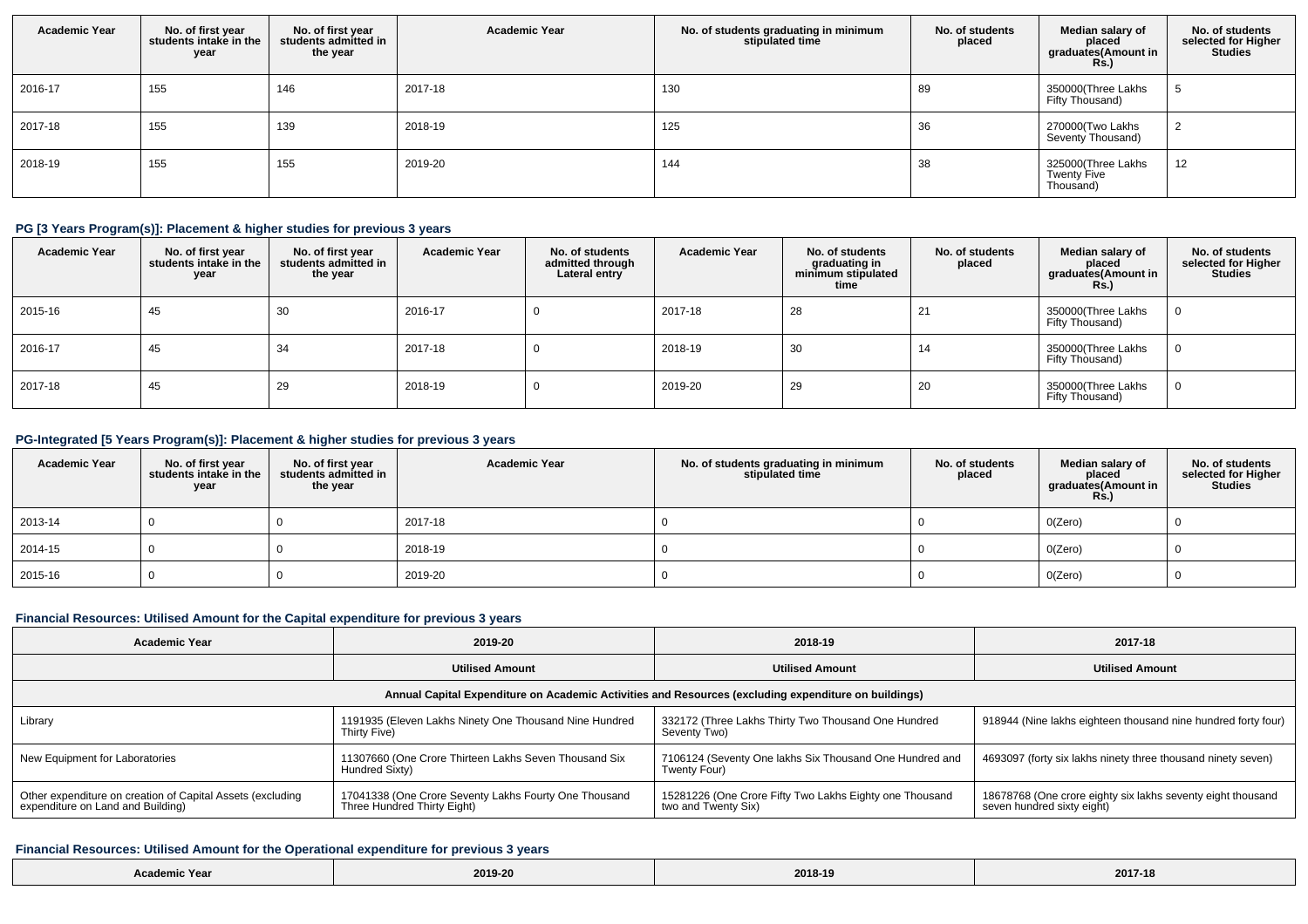|                                                                                                                                                                                                 | <b>Utilised Amount</b>                                                                    | <b>Utilised Amount</b>                                                                            | <b>Utilised Amount</b>                                                                    |  |
|-------------------------------------------------------------------------------------------------------------------------------------------------------------------------------------------------|-------------------------------------------------------------------------------------------|---------------------------------------------------------------------------------------------------|-------------------------------------------------------------------------------------------|--|
|                                                                                                                                                                                                 |                                                                                           | <b>Annual Operational Expenditure</b>                                                             |                                                                                           |  |
| Salaries (Teaching and Non Teaching staff)                                                                                                                                                      | 141122141 (Fourteen Crores Eleven Lakhs Twenty Two<br>Thousand One Hundred and Forty one) | 142493459 (Fourteen Crore Twenty four lakhs ninety three<br>thousand four hundred and fifty nine) | 115686276 (Eleven crores fifty six lakhs eighty six thousand<br>two hundred seventy six)  |  |
| Maintenance of Academic Infrastructure or consumables and<br>other running expenditures (excluding maintenance of hostels<br>and allied services, rent of the building, depreciation cost, etc) | 55520546 (Five Crore Fifty Five Lakhs Twenty Thousand Five<br>Hundred Forty Six)          | 64764216 (Six Crore forty seven lakhs sixty four thousand two<br>hundred sixteen)                 | 65873752 (Six crores fifty eight lakhs seventy three thousand<br>seven hundred fifty two) |  |
| Seminars/Conferences/Workshops                                                                                                                                                                  | 3188783 (Thirty One Lakhs Eighty Eight Thousand Seven<br>Hundred and Eighty Three)        | 1993107 (Nineteen lakhs ninety three thousand one hundred<br>and seven)                           | 1338289 (Thirteen lakhs thirty eight thousand two hundred<br>eighty nine)                 |  |

## **PCS Facilities: Facilities of physically challenged students**

| 1. Do your institution buildings have Lifts/Ramps?                                                                                                        | Yes, more than 80% of the buildings |
|-----------------------------------------------------------------------------------------------------------------------------------------------------------|-------------------------------------|
| 2. Do your institution have provision for walking aids, includingwheelchairs and transportation from one building to another for<br>handicapped students? | Yes                                 |
| 3. Do your institution buildings have specially designed toilets for handicapped students?                                                                | Yes, more than 80% of the buildings |

## **Faculty Details**

| Srno           | Name                             | Age | <b>Designation</b>     | Gender | Qualification | <b>Experience (In</b><br>Months) | <b>Is Associated</b><br><b>Last Year</b> | <b>Currently<br/>working with<br/>institution?</b> | <b>Joining Date</b> | <b>Leaving Date</b>      | <b>Association type</b> |
|----------------|----------------------------------|-----|------------------------|--------|---------------|----------------------------------|------------------------------------------|----------------------------------------------------|---------------------|--------------------------|-------------------------|
| $\mathbf{1}$   | ROSHNI SHETTY                    | 33  | Assistant<br>Professor | Female | <b>MBA</b>    | 117                              | Yes                                      | Yes                                                | 20-06-2011          | $\sim$                   | Regular                 |
| 2              | <b>LALITHA RAMAN</b>             | 57  | Associate<br>Professor | Female | Ph.D          | 417                              | Yes                                      | Yes                                                | 16-07-1985          | $\sim$                   | Regular                 |
| 3              | <b>GITA KISHORE</b>              | 56  | Assistant<br>Professor | Female | M. Phil       | 246                              | Yes                                      | Yes                                                | 03-07-2006          | $\overline{\phantom{a}}$ | Regular                 |
| $\overline{4}$ | <b>VIDYA HS</b>                  | 41  | Assistant<br>Professor | Female | M. Phil       | 205                              | Yes                                      | Yes                                                | 28-06-2007          | $\overline{\phantom{a}}$ | Regular                 |
| 5              | ANUPAMA K                        | 31  | Assistant<br>Professor | Female | M. Phil       | 79                               | Yes                                      | Yes                                                | 09-06-2014          | $\overline{\phantom{a}}$ | Regular                 |
| 6              | <b>SRUTHI CYRIAC</b>             | 30  | Assistant<br>Professor | Female | M.Sc.         | 108                              | Yes                                      | Yes                                                | 17-06-2015          | $\overline{\phantom{a}}$ | Regular                 |
| $\overline{7}$ | <b>GEETHA</b><br><b>MATHEW</b>   | 56  | Associate<br>Professor | Female | M. Phil       | 300                              | Yes                                      | Yes                                                | 05-07-1995          | $\overline{\phantom{a}}$ | Regular                 |
| 8              | REEMA ORISON<br><b>LOBO</b>      | 36  | Assistant<br>Professor | Female | Ph.D          | 52                               | Yes                                      | Yes                                                | 07-06-2017          | $\overline{a}$           | Regular                 |
| 9              | RASHMI REKHA<br>TRIPATHY         | 37  | Assistant<br>Professor | Female | M.Sc.         | 168                              | Yes                                      | Yes                                                | 18-06-2011          | $\overline{\phantom{a}}$ | Regular                 |
| 10             | <b>ASHMITHA</b><br><b>DSOUZA</b> | 28  | Assistant<br>Professor | Female | M.COM         | 58                               | Yes                                      | Yes                                                | 07-06-2016          | $\sim$                   | Regular                 |
| 11             | <b>GRACE SAMUEL</b>              | 49  | Assistant<br>Professor | Female | M. Phil       | 324                              | Yes                                      | Yes                                                | 10-07-1995          | $\sim$                   | Regular                 |
| 12             | H K ROOPA RANI                   | 35  | Assistant<br>Professor | Female | <b>SET</b>    | 150                              | Yes                                      | Yes                                                | 09-06-2014          | $\overline{\phantom{a}}$ | Regular                 |
| 13             | <b>MAYA HARAVE</b>               | 55  | Assistant<br>Professor | Female | M. Phil       | 348                              | Yes                                      | Yes                                                | 01-07-1992          | $\overline{\phantom{a}}$ | Regular                 |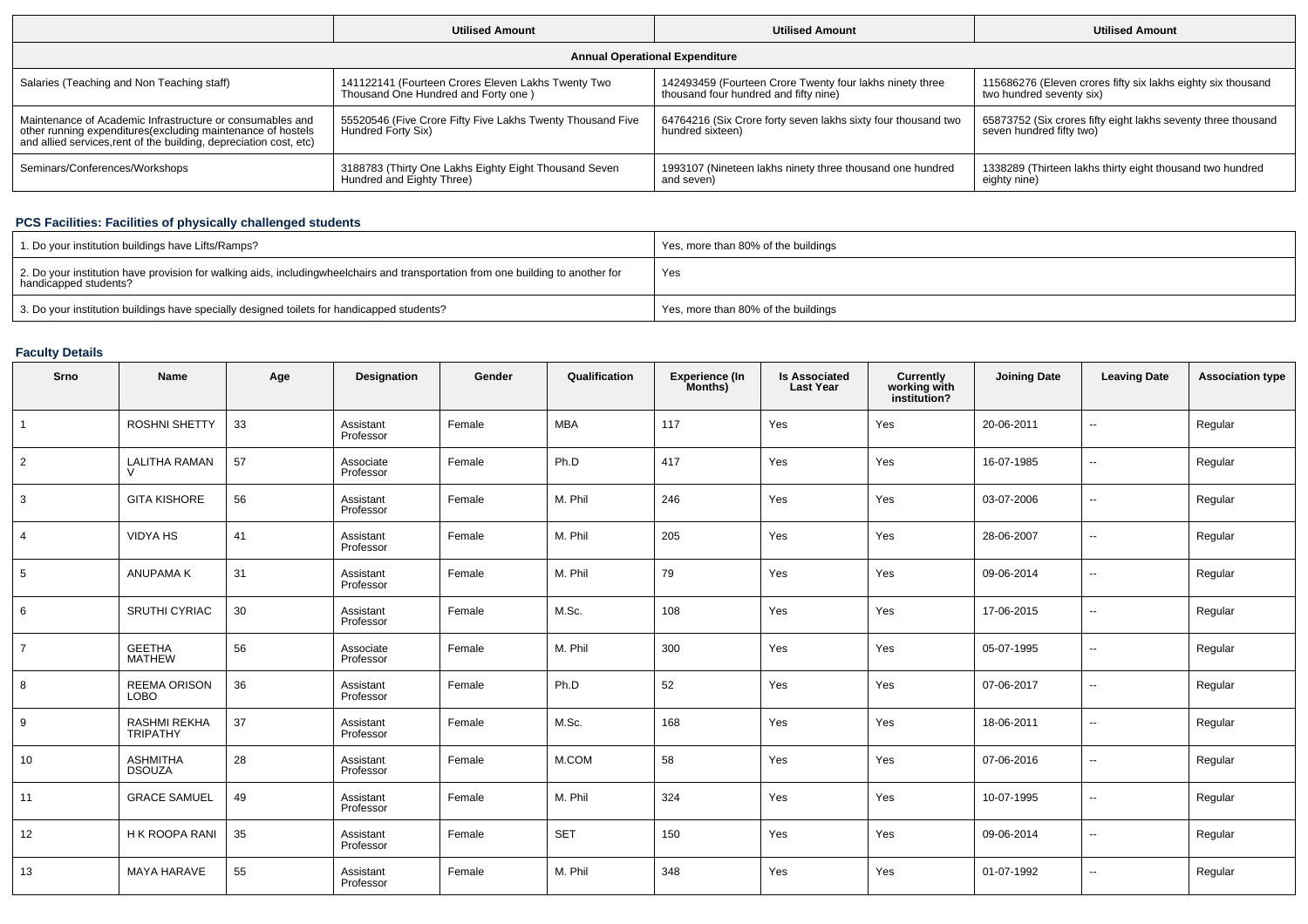| 14 | SUSHEELA B                         | 54 | Assistant<br>Professor                              | Female | Ph.D       | 360 | Yes | Yes | 14-06-2008 | $\overline{\phantom{a}}$ | Regular |
|----|------------------------------------|----|-----------------------------------------------------|--------|------------|-----|-----|-----|------------|--------------------------|---------|
| 15 | FR SAJI<br><b>MATHEW</b>           | 44 | Assistant<br>Professor                              | Male   | <b>NET</b> | 210 | Yes | Yes | 08-06-2015 | $\overline{\phantom{a}}$ | Regular |
| 16 | <b>NALINI SEKARAN</b>              | 55 | Assistant<br>Professor                              | Female | Ph.D       | 312 | Yes | Yes | 01-07-1998 | $\sim$                   | Regular |
| 17 | NIKHIL RAJ K                       | 35 | Assistant<br>Professor                              | Male   | M. Phil    | 145 | Yes | Yes | 11-06-2012 | --                       | Regular |
| 18 | <b>JANHAVI N</b>                   | 37 | Assistant<br>Professor                              | Female | <b>SET</b> | 108 | Yes | Yes | 13-06-2011 | $\overline{\phantom{a}}$ | Regular |
| 19 | RAMA RAJU                          | 57 | Associate<br>Professor                              | Female | Ph.D       | 402 | Yes | Yes | 01-07-1987 | --                       | Regular |
| 20 | <b>VENIRK</b>                      | 35 | Assistant<br>Professor                              | Female | Ph.D       | 74  | Yes | Yes | 07-06-2017 | --                       | Regular |
| 21 | <b>CAROL STANLY</b>                | 57 | Associate<br>Professor                              | Female | Ph.D       | 389 | Yes | Yes | 03-07-1989 | --                       | Regular |
| 22 | RANJINI DEVI K                     | 59 | Associate<br>Professor                              | Female | M. Phil    | 360 | Yes | Yes | 17-06-1991 | --                       | Regular |
| 23 | <b>GRACE THOMAS</b>                | 57 | Associate<br>Professor                              | Female | Ph.D       | 421 | Yes | Yes | 01-07-1985 | $\overline{\phantom{a}}$ | Regular |
| 24 | PREETHI<br>MANGALA                 | 46 | Assistant<br>Professor                              | Female | Ph.D       | 194 | Yes | Yes | 01-06-2006 | --                       | Regular |
| 25 | <b>MARY ARPANA</b>                 | 39 | Assistant<br>Professor                              | Female | M. Phil    | 163 | Yes | Yes | 01-12-2014 | --                       | Regular |
| 26 | <b>RANITITUS</b>                   | 57 | Assistant<br>Professor                              | Female | Ph.D       | 365 | Yes | Yes | 08-07-1994 | --                       | Regular |
| 27 | <b>NEETA</b><br><b>GEORPHIN</b>    | 40 | Assistant<br>Professor                              | Female | M. Phil    | 174 | Yes | Yes | 02-01-2006 | --                       | Regular |
| 28 | SHERIL SOPHIA<br><b>DCOUTO</b>     | 31 | Assistant<br>Professor                              | Female | M. Phil    | 78  | Yes | Yes | 02-01-2014 | --                       | Regular |
| 29 | <b>MARIA CHARLES</b><br>D.         | 29 | Assistant<br>Professor                              | Male   | <b>NET</b> | 67  | Yes | Yes | 22-11-2017 | --                       | Regular |
| 30 | SENTHILVADIVU                      | 40 | Assistant<br>Professor                              | Female | M. Phil    | 168 | Yes | Yes | 17-07-2017 | --                       | Regular |
| 31 | ROOPA PHILIP                       | 39 | Assistant<br>Professor                              | Female | Ph.D       | 204 | Yes | Yes | 01-10-2008 | --                       | Regular |
| 32 | SR ELIZABETH C                     | 56 | Dean / Principal /<br>Director / Vice<br>Chancellor | Female | Ph.D       | 336 | Yes | Yes | 05-08-1992 | $\overline{\phantom{a}}$ | Regular |
| 33 | <b>JOSEPHINE</b><br><b>NARMADA</b> | 43 | Assistant<br>Professor                              | Female | M. Phil    | 223 | Yes | Yes | 15-06-2005 | $\sim$                   | Regular |
| 34 | HARATHI D                          | 42 | Assistant<br>Professor                              | Female | M. Phil    | 228 | Yes | Yes | 16-11-2006 | $\sim$                   | Regular |
| 35 | SR T ARUL<br><b>SELVA MARY</b>     | 35 | Assistant<br>Professor                              | Female | M.Sc.      | 78  | Yes | Yes | 09-06-2014 | $\sim$                   | Regular |
| 36 | PRIYADARSHINI<br>PILLAI            | 41 | Assistant<br>Professor                              | Female | Ph.D       | 231 | Yes | Yes | 07-06-2017 | $\sim$                   | Regular |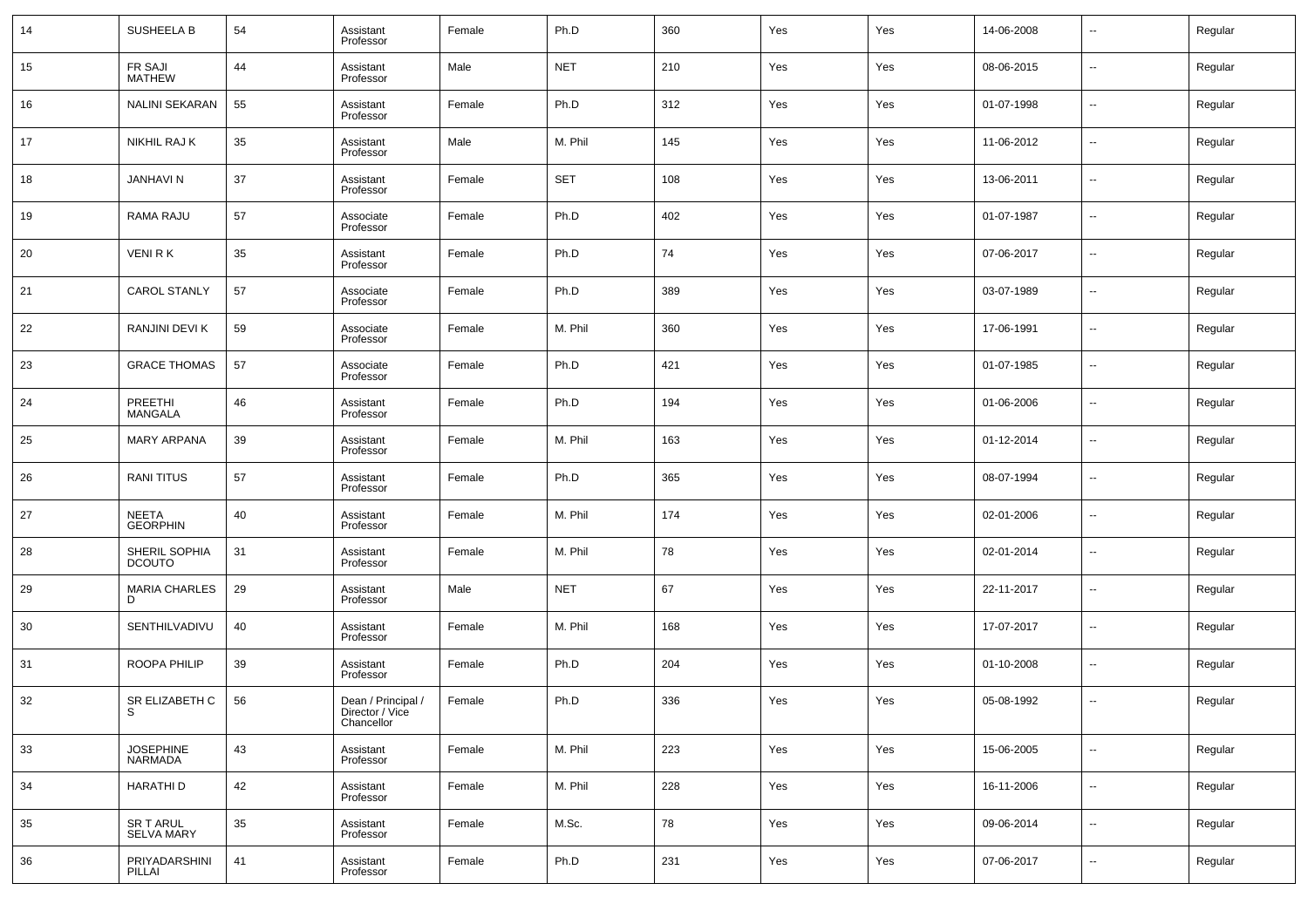| 37 | <b>SOUMYAK</b>                       | 34 | Assistant<br>Professor | Female | Ph.D       | 84  | Yes | Yes | 07-06-2017 | $\overline{\phantom{a}}$ | Regular |
|----|--------------------------------------|----|------------------------|--------|------------|-----|-----|-----|------------|--------------------------|---------|
| 38 | <b>DIVYA JOSEPH</b>                  | 32 | Assistant<br>Professor | Female | M.Sc.      | 108 | Yes | Yes | 18-06-2011 | $\overline{\phantom{a}}$ | Regular |
| 39 | <b>ARNET MARIA</b><br><b>ANTONY</b>  | 31 | Assistant<br>Professor | Female | M.Sc.      | 108 | Yes | Yes | 11-06-2012 | $\overline{\phantom{a}}$ | Regular |
| 40 | ARUN KUMAR N                         | 30 | Assistant<br>Professor | Male   | <b>SET</b> | 84  | Yes | Yes | 07-06-2016 | $\overline{\phantom{a}}$ | Regular |
| 41 | <b>SANJIVY RAJA</b>                  | 30 | Assistant<br>Professor | Male   | <b>NET</b> | 76  | Yes | Yes | 07-06-2016 | $\overline{\phantom{a}}$ | Regular |
| 42 | <b>VERONICA A</b>                    | 37 | Assistant<br>Professor | Female | M. Phil    | 157 | Yes | Yes | 16-06-2007 | $\overline{\phantom{a}}$ | Regular |
| 43 | <b>RUPA P</b>                        | 42 | Assistant<br>Professor | Female | M. Phil    | 205 | Yes | Yes | 07-06-2016 | $\overline{\phantom{a}}$ | Regular |
| 44 | <b>ANILA THOMAS</b>                  | 46 | Assistant<br>Professor | Female | Ph.D       | 253 | Yes | Yes | 15-06-2005 | $\overline{\phantom{a}}$ | Regular |
| 45 | <b>LEENA NAIR</b>                    | 47 | Associate<br>Professor | Female | Ph.D       | 288 | Yes | Yes | 08-07-1996 | $\overline{\phantom{a}}$ | Regular |
| 46 | <b>SR LALITHA</b><br><b>THOMAS</b>   | 57 | Associate<br>Professor | Female | Ph.D       | 324 | Yes | Yes | 12-08-1993 | $\overline{\phantom{a}}$ | Regular |
| 47 | VASUDHA M C                          | 35 | Assistant<br>Professor | Female | Ph.D       | 60  | Yes | Yes | 07-12-2015 | $\overline{\phantom{a}}$ | Regular |
| 48 | CHRISTINA JOY<br><b>VICTORIA</b>     | 35 | Assistant<br>Professor | Female | M. Phil    | 150 | Yes | Yes | 13-06-2011 | $\overline{\phantom{a}}$ | Regular |
| 49 | SREEDEVIKR                           | 58 | Associate<br>Professor | Female | M. Phil    | 401 | Yes | Yes | 01-07-1987 | $\overline{\phantom{a}}$ | Regular |
| 50 | <b>MADHU</b><br><b>KASHYAP</b>       | 29 | Assistant<br>Professor | Male   | M. Phil    | 67  | Yes | Yes | 08-06-2015 | $\overline{\phantom{a}}$ | Regular |
| 51 | <b>HEMANTH D N</b>                   | 31 | Assistant<br>Professor | Male   | M.Sc.      | 84  | Yes | Yes | 08-06-2015 | $\overline{\phantom{a}}$ | Regular |
| 52 | RAMALAKSHMI R                        | 40 | Assistant<br>Professor | Female | M. Phil    | 168 | Yes | Yes | 01-07-2013 | $\overline{\phantom{a}}$ | Regular |
| 53 | KARTHIKA A                           | 32 | Assistant<br>Professor | Female | Ph.D       | 49  | Yes | Yes | 07-06-2017 | $\overline{\phantom{a}}$ | Regular |
| 54 | <b>SHERYNE</b><br><b>JEMIMA JOHN</b> | 48 | Assistant<br>Professor | Female | M. Phil    | 198 | Yes | Yes | 01-06-2011 | $\overline{\phantom{a}}$ | Regular |
| 55 | <b>VINODINI H</b>                    | 42 | Assistant<br>Professor | Female | M. Phil    | 157 | Yes | Yes | 14-06-2010 | $\overline{\phantom{a}}$ | Regular |
| 56 | R KOKILA                             | 37 | Assistant<br>Professor | Female | Ph.D       | 55  | Yes | Yes | 07-06-2017 | ۰.                       | Regular |
| 57 | <b>IRENE GETZI</b>                   | 45 | Assistant<br>Professor | Female | M. Phil    | 252 | Yes | Yes | 04-07-2007 | $\overline{\phantom{a}}$ | Regular |
| 58 | PERCY BOSE                           | 43 | Assistant<br>Professor | Female | Ph.D       | 228 | Yes | Yes | 01-08-2014 | $\overline{\phantom{a}}$ | Regular |
| 59 | SWARNAMUGI M                         | 36 | Assistant<br>Professor | Female | M.Tech     | 168 | Yes | Yes | 01-08-2013 | $\overline{\phantom{a}}$ | Regular |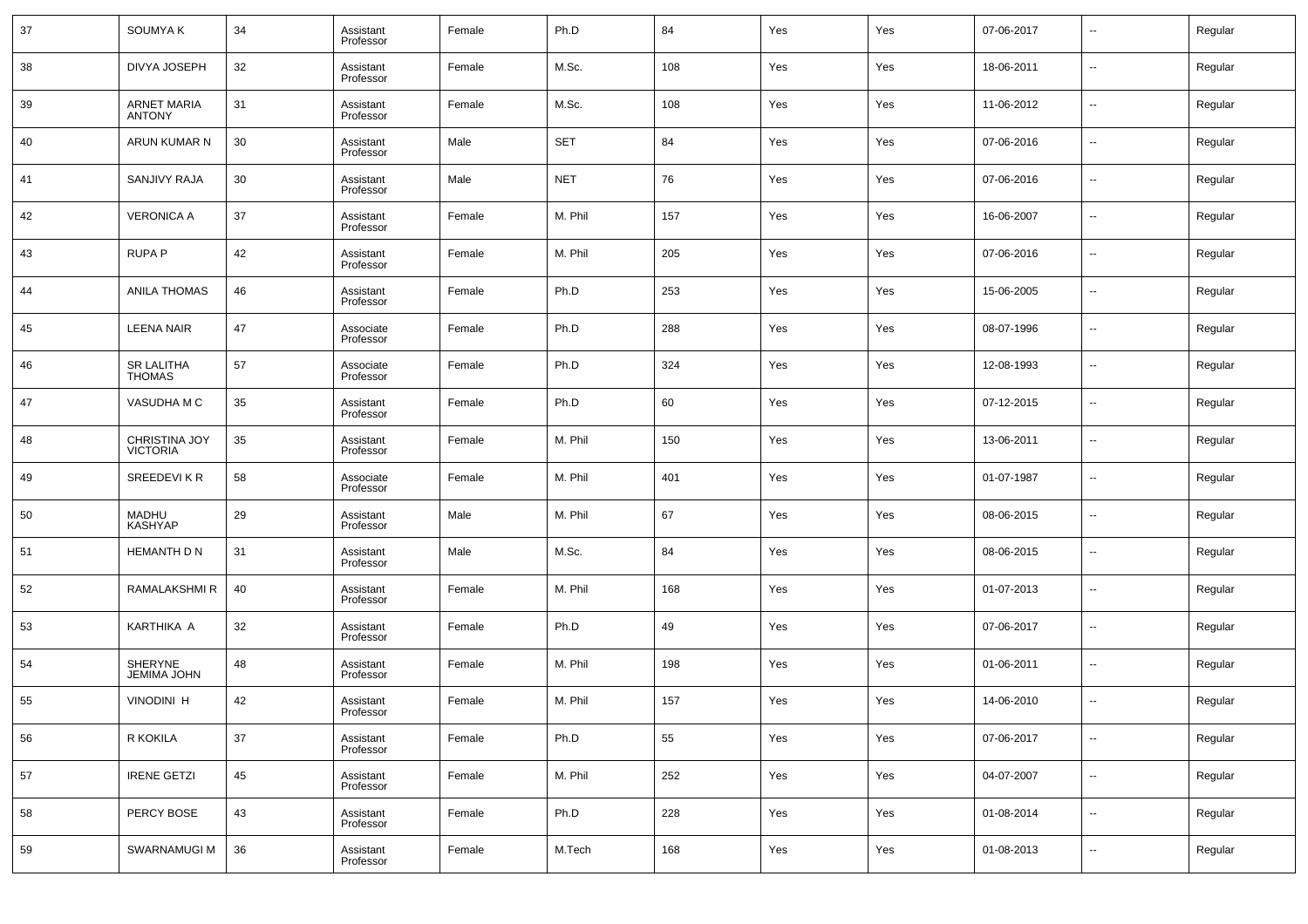| 60 | LEENA<br><b>ALEXANDER</b>                           | 60 | Associate<br>Professor | Female | Ph.D       | 432 | Yes | Yes | 02-07-1984 | $\sim$                   | Regular |
|----|-----------------------------------------------------|----|------------------------|--------|------------|-----|-----|-----|------------|--------------------------|---------|
| 61 | ANUPAMA V<br><b>BHAT</b>                            | 48 | Assistant<br>Professor | Female | M. Phil    | 212 | Yes | Yes | 07-07-2005 | $\overline{\phantom{a}}$ | Regular |
| 62 | PARAMITA SEN                                        | 38 | Assistant<br>Professor | Female | M. Phil    | 157 | Yes | Yes | 18-06-2007 | $\sim$                   | Regular |
| 63 | RADHIKA<br><b>KAMATH</b>                            | 35 | Assistant<br>Professor | Female | M.COM      | 169 | Yes | Yes | 01-07-2009 | $\sim$                   | Regular |
| 64 | <b>GEEJA S KURIAN</b>                               | 60 | Associate<br>Professor | Female | Ph.D       | 420 | Yes | Yes | 17-07-1985 | $\overline{\phantom{a}}$ | Regular |
| 65 | <b>SITAVI</b><br><b>RAMAMOORTHY</b>                 | 56 | Associate<br>Professor | Female | Ph.D       | 396 | Yes | Yes | 01-07-1987 | $\sim$                   | Regular |
| 66 | <b>MONICA</b><br><b>SHWETHA</b>                     | 28 | Assistant<br>Professor | Female | M.Sc.      | 73  | Yes | Yes | 09-06-2014 | $\overline{\phantom{a}}$ | Regular |
| 67 | <b>FARAH MATHEW</b>                                 | 45 | Assistant<br>Professor | Female | M. Phil    | 179 | Yes | Yes | 06-07-2017 | $\sim$                   | Regular |
| 68 | SHANTHA V                                           | 58 | Associate<br>Professor | Female | Ph.D       | 372 | Yes | Yes | 01-07-1991 | $\overline{\phantom{a}}$ | Regular |
| 69 | <b>SUPARNA SEN</b><br><b>GUPTA</b>                  | 40 | Assistant<br>Professor | Female | <b>NET</b> | 182 | Yes | Yes | 11-06-2009 | $\sim$                   | Regular |
| 70 | <b>SUMIT</b><br><b>DASGUPTA</b>                     | 27 | Assistant<br>Professor | Male   | M.Sc.      | 48  | Yes | Yes | 12-06-2017 | $\sim$                   | Regular |
| 71 | PRAKASHA N                                          | 35 | Assistant<br>Professor | Male   | <b>SET</b> | 145 | Yes | Yes | 12-06-2009 | $\sim$                   | Regular |
| 72 | <b>RADHA</b><br><b>GANAPATHY</b>                    | 51 | Assistant<br>Professor | Female | Ph.D       | 228 | Yes | Yes | 02-07-2001 | --                       | Regular |
| 73 | FOUZIA KHANUM                                       | 43 | Assistant<br>Professor | Female | M.A        | 168 | Yes | Yes | 01-06-2006 | $\sim$                   | Regular |
| 74 | YESHASWINI V                                        | 30 | Assistant<br>Professor | Female | M. Phil    | 98  | Yes | Yes | 07-06-2017 | --                       | Regular |
| 75 | <b>SATHYA</b><br><b>PRAMODE</b>                     | 31 | Assistant<br>Professor | Female | M. Phil    | 86  | Yes | Yes | 22-11-2017 | --                       | Regular |
| 76 | THANKAMMA<br><b>GEORGE</b>                          | 58 | Associate<br>Professor | Female | Ph.D       | 372 | Yes | Yes | 03-07-1989 | --                       | Regular |
| 77 | JEEVAN KN                                           | 29 | Assistant<br>Professor | Male   | M.Sc.      | 60  | Yes | Yes | 13-07-2015 | --                       | Regular |
| 78 | PRATIMA BHAT                                        | 39 | Assistant<br>Professor | Female | M. Phil    | 204 | Yes | Yes | 07-06-2017 | $\overline{a}$           | Regular |
| 79 | <b>NIRMALA VAZ</b>                                  | 59 | Associate<br>Professor | Female | Ph.D       | 446 | Yes | Yes | 02-07-1990 | $\sim$                   | Regular |
| 80 | <b>MIKHAIL</b><br>RAJARAM<br><b>KOLINJA</b>         | 32 | Assistant<br>Professor | Male   | <b>NET</b> | 108 | Yes | Yes | 09-06-2014 | $\sim$                   | Regular |
| 81 | SAKSHI KABRA<br><b>MALPAN</b>                       | 34 | Assistant<br>Professor | Female | Ph.D       | 162 | Yes | Yes | 04-06-2018 | $\sim$                   | Regular |
| 82 | <b>SR MARY</b><br><b>MARGARET</b><br><b>NIRMALA</b> | 56 | Assistant<br>Professor | Female | Ph.D       | 126 | Yes | Yes | 20-06-2013 | $\overline{\phantom{a}}$ | Regular |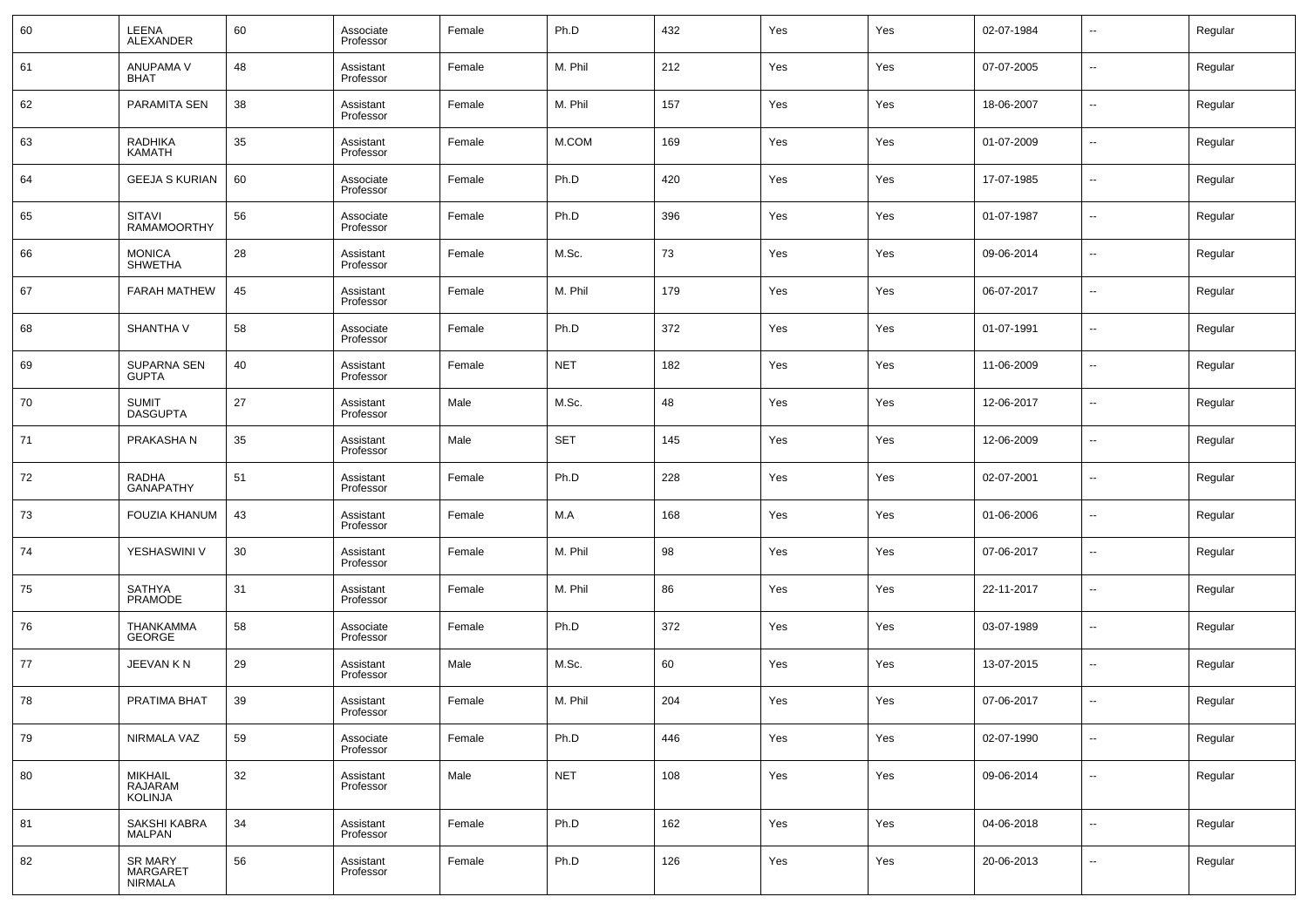| 83  | <b>RUBY PETER</b>                 | 37 | Assistant<br>Professor | Female | M. Phil     | 152 | Yes | Yes | 13-06-2011 | $\overline{\phantom{a}}$ | Regular |
|-----|-----------------------------------|----|------------------------|--------|-------------|-----|-----|-----|------------|--------------------------|---------|
| 84  | <b>RAJESH</b><br>DHARMARAJ        | 40 | Assistant<br>Professor | Male   | Ph.D        | 102 | Yes | Yes | 02-07-2012 | $\overline{\phantom{a}}$ | Regular |
| 85  | <b>JAHNAVI M</b>                  | 35 | Assistant<br>Professor | Female | Ph.D        | 156 | Yes | Yes | 18-07-2016 | $\overline{\phantom{a}}$ | Regular |
| 86  | PREETHA VASAN                     | 46 | Assistant<br>Professor | Female | Ph.D        | 276 | Yes | Yes | 01-07-1998 | $\overline{\phantom{a}}$ | Regular |
| 87  | <b>MARY AMALA</b><br>SHANTHI      | 54 | Associate<br>Professor | Female | M. Phil     | 318 | Yes | Yes | 03-01-1994 | $\overline{\phantom{a}}$ | Regular |
| 88  | <b>JULIE KATAKI</b><br>PATHAK     | 48 | Assistant<br>Professor | Female | M. Phil     | 288 | Yes | Yes | 18-11-2006 | $\overline{\phantom{a}}$ | Regular |
| 89  | <b>GENEVIEVE M</b>                | 60 | Assistant<br>Professor | Female | MBA         | 229 | Yes | Yes | 11-06-2008 | $\overline{\phantom{a}}$ | Regular |
| 90  | ANCY D                            | 35 | Assistant<br>Professor | Female | Ph.D        | 36  | Yes | Yes | 07-06-2017 | $\overline{\phantom{a}}$ | Regular |
| 91  | <b>VINUTHA R</b><br>BHATTA        | 48 | Assistant<br>Professor | Female | <b>SET</b>  | 136 | Yes | Yes | 19-11-2014 | $\overline{\phantom{a}}$ | Regular |
| 92  | SHANMUGAM VM                      | 39 | Assistant<br>Professor | Male   | <b>NET</b>  | 197 | Yes | Yes | 18-06-2007 | $\overline{\phantom{a}}$ | Regular |
| 93  | <b>LATHAV</b>                     | 52 | Assistant<br>Professor | Female | M. Phil     | 336 | Yes | Yes | 01-07-1992 | $\overline{\phantom{a}}$ | Regular |
| 94  | <b>SHARATH</b><br>PRABHU          | 34 | Assistant<br>Professor | Male   | M.COM       | 126 | Yes | Yes | 07-06-2016 | $\overline{\phantom{a}}$ | Regular |
| 95  | <b>GOOLAPPA</b><br><b>OKKUNDA</b> | 48 | Associate<br>Professor | Male   | Ph.D        | 306 | Yes | Yes | 02-01-1997 | $\overline{\phantom{a}}$ | Regular |
| 96  | <b>NAUREEN AZIZ</b>               | 49 | Assistant<br>Professor | Female | <b>SLET</b> | 300 | Yes | Yes | 01-07-1995 | $\overline{\phantom{a}}$ | Regular |
| 97  | NITU THAKUR                       | 46 | Assistant<br>Professor | Female | M. Phil     | 128 | Yes | Yes | 01-12-2010 | $\overline{\phantom{a}}$ | Regular |
| 98  | RAMYA H N                         | 38 | Assistant<br>Professor | Female | <b>SET</b>  | 156 | Yes | Yes | 07-06-2017 | $\overline{\phantom{a}}$ | Regular |
| 99  | <b>MANISHA SEAL</b>               | 40 | Assistant<br>Professor | Female | M. Phil     | 196 | Yes | Yes | 07-07-2014 | $\overline{\phantom{a}}$ | Regular |
| 100 | ANUJA B                           | 40 | Assistant<br>Professor | Female | Ph.D        | 85  | Yes | Yes | 07-06-2017 | $\overline{\phantom{a}}$ | Regular |
| 101 | SALOMI JACOB                      | 30 | Assistant<br>Professor | Female | <b>NET</b>  | 60  | Yes | Yes | 14-12-2015 | $\overline{\phantom{a}}$ | Regular |
| 102 | <b>B B PAUL RAJ</b>               | 42 | Assistant<br>Professor | Male   | Ph.D        | 122 | Yes | Yes | 08-06-2013 | $\sim$                   | Regular |
| 103 | AYESHA<br>PEREIRA                 | 32 | Assistant<br>Professor | Female | M.A         | 116 | Yes | Yes | 07-06-2017 | $\sim$                   | Regular |
| 104 | <b>SHAKILA</b>                    | 53 | Associate<br>Professor | Female | M. Phil     | 360 | Yes | Yes | 02-07-1990 | $\sim$                   | Regular |
| 105 | MARY<br>CORDELLA<br>DCRUZ         | 53 | Associate<br>Professor | Female | M. Phil     | 336 | Yes | Yes | 06-07-1992 | $\sim$                   | Regular |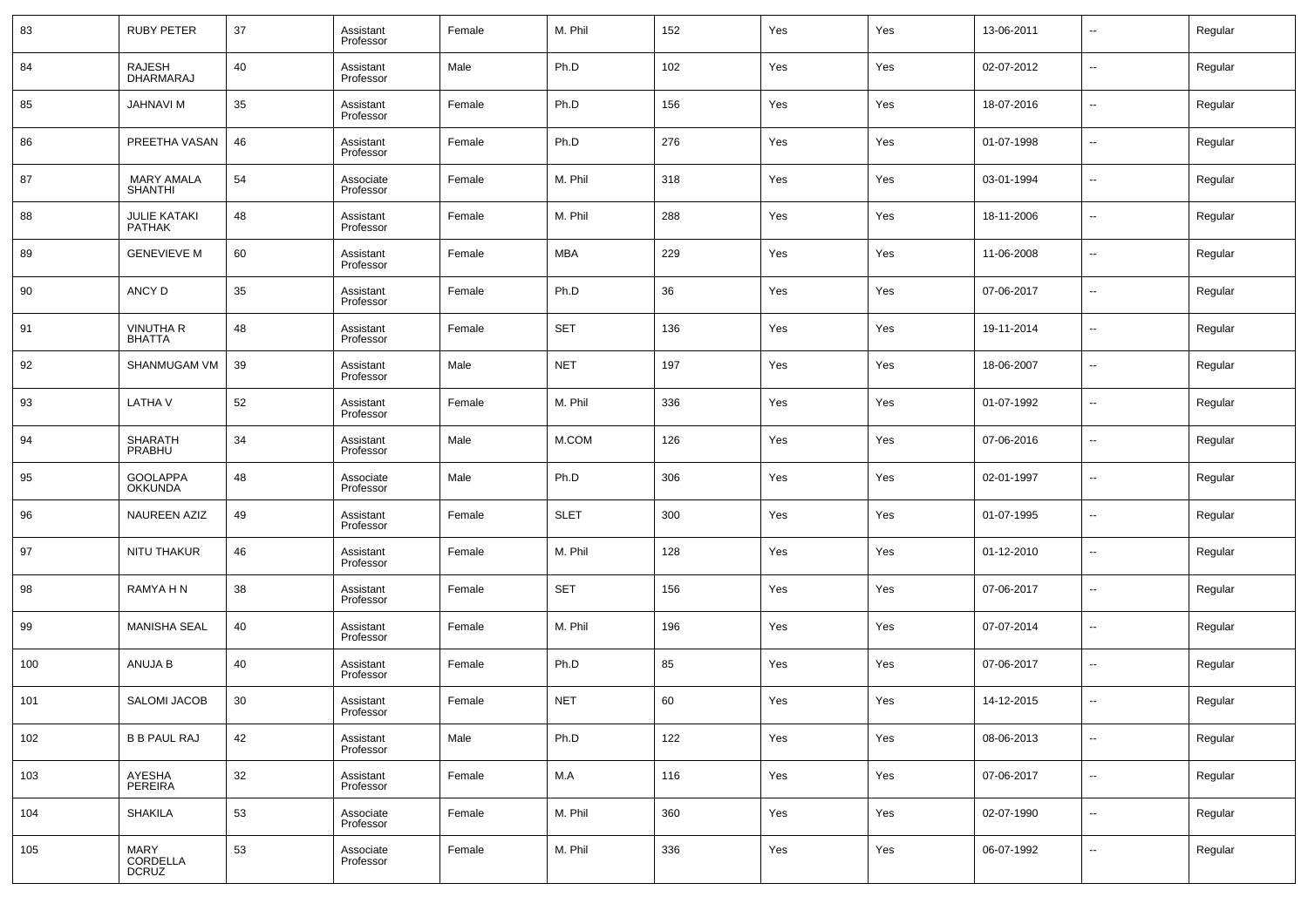| 106 | SOPHIA D                             | 39 | Assistant<br>Professor | Female | Ph.D       | 99  | Yes | Yes | 21-01-2013 | $\sim$                   | Regular |
|-----|--------------------------------------|----|------------------------|--------|------------|-----|-----|-----|------------|--------------------------|---------|
| 107 | PERUNDEVITS                          | 38 | Assistant<br>Professor | Female | Ph.D       | 61  | Yes | Yes | 07-06-2017 | $\sim$                   | Regular |
| 108 | NAVIS VIGILA J K                     | 47 | Assistant<br>Professor | Female | Ph.D       | 246 | Yes | Yes | 16-06-2007 | $\overline{\phantom{a}}$ | Regular |
| 109 | ANITHA MURTHY                        | 44 | Assistant<br>Professor | Female | M.Sc.      | 233 | Yes | Yes | 12-06-2009 | $\sim$                   | Regular |
| 110 | <b>MARGARET</b><br><b>SAVITHA</b>    | 37 | Assistant<br>Professor | Female | M. Phil    | 121 | Yes | Yes | 07-06-2016 | $\sim$                   | Regular |
| 111 | SHILPA ABHANG                        | 39 | Assistant<br>Professor | Female | Ph.D       | 156 | Yes | Yes | 01-08-2011 | --                       | Regular |
| 112 | <b>SAJAN GEORGE</b>                  | 53 | Assistant<br>Professor | Male   | Ph.D       | 276 | Yes | Yes | 01-07-1997 | --                       | Regular |
| 113 | ROSELINE<br>FLORENCE<br><b>GOMES</b> | 32 | Assistant<br>Professor | Female | <b>NET</b> | 122 | Yes | Yes | 08-07-2010 | --                       | Regular |
| 114 | PHILCY ANTONY                        | 38 | Assistant<br>Professor | Female | Ph.D       | 169 | Yes | Yes | 03-01-2018 | --                       | Regular |
| 115 | SONANKI<br><b>KESHRI</b>             | 28 | Assistant<br>Professor | Female | Ph.D       | 29  | Yes | Yes | 04-06-2018 | --                       | Regular |
| 116 | PRIYA VINOD                          | 40 | Assistant<br>Professor | Female | M. Phil    | 191 | Yes | Yes | 25-07-2018 | --                       | Regular |
| 117 | <b>VINCENT PUAL S</b>                | 36 | Assistant<br>Professor | Male   | M. Phil    | 183 | Yes | Yes | 25-07-2018 | --                       | Regular |
| 118 | SADHANA DASH                         | 56 | Assistant<br>Professor | Female | PGDM       | 357 | Yes | Yes | 01-08-2018 | $\sim$                   | Regular |
| 119 | <b>BELLA THOMAS</b>                  | 32 | Assistant<br>Professor | Female | MBA        | 94  | Yes | Yes | 03-01-2018 | $\overline{a}$           | Regular |
| 120 | <b>ALWINA MARY</b><br>JAYPAUL        | 27 | Assistant<br>Professor | Female | M.Sc.      | 48  | Yes | Yes | 07-09-2017 | $\sim$                   | Regular |
| 121 | VANHMINGLIANI<br><b>HNAMTE</b>       | 27 | Assistant<br>Professor | Female | M. Phil    | 31  | Yes | Yes | 04-06-2018 | $\overline{a}$           | Regular |
| 122 | <b>AKEELA P</b>                      | 35 | Assistant<br>Professor | Female | Ph.D       | 54  | Yes | Yes | 04-06-2018 | $\overline{a}$           | Regular |
| 123 | VASUDEVA<br><b>MURTHY TN</b>         | 45 | Assistant<br>Professor | Male   | Ph.D       | 282 | Yes | Yes | 04-06-2018 | --                       | Regular |
| 124 | CHIRAG S                             | 25 | Assistant<br>Professor | Male   | <b>NET</b> | 25  | Yes | Yes | 04-06-2018 |                          | Regular |
| 125 | SHANOLIA M<br>PALDANO                | 25 | Assistant<br>Professor | Female | <b>NET</b> | 50  | Yes | Yes | 04-06-2018 | u,                       | Regular |
| 126 | NEHA MISHRA                          | 32 | Assistant<br>Professor | Female | M.Ed       | 28  | Yes | Yes | 04-06-2018 | u,                       | Regular |
| 127 | PRINCY<br>PONNACHAN                  | 30 | Assistant<br>Professor | Female | M.Sc.      | 60  | Yes | Yes | 04-06-2018 | u,                       | Regular |
| 128 | SANGEETHA PS                         | 30 | Assistant<br>Professor | Female | <b>NET</b> | 37  | Yes | Yes | 04-06-2018 | $\overline{\phantom{a}}$ | Regular |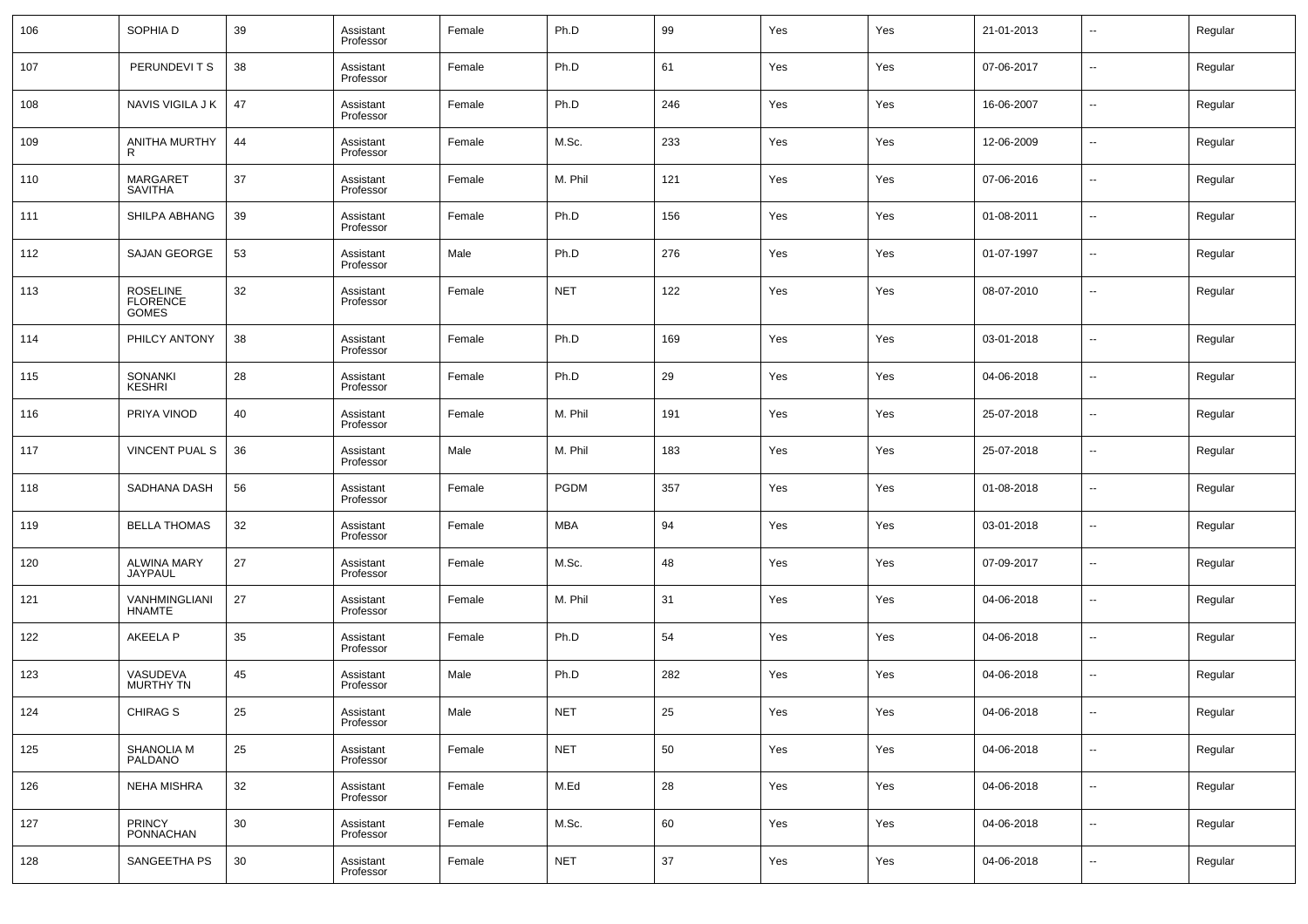| 129 | MUNICHOWDAP<br>PA N                | 32 | Assistant<br>Professor | Male   | <b>SET</b> | 108 | Yes | Yes | 04-06-2018 | $\overline{\phantom{a}}$ | Regular |
|-----|------------------------------------|----|------------------------|--------|------------|-----|-----|-----|------------|--------------------------|---------|
| 130 | SREEVIDYA<br><b>SURENDRAMS</b>     | 32 | Assistant<br>Professor | Female | Ph.D       | 20  | Yes | Yes | 19-11-2018 | $\overline{\phantom{a}}$ | Regular |
| 131 | KAPIL ARAMBAM                      | 35 | Assistant<br>Professor | Male   | <b>NET</b> | 25  | Yes | Yes | 04-06-2018 | $\overline{\phantom{a}}$ | Regular |
| 132 | ANISHI RENITA J                    | 29 | Assistant<br>Professor | Female | M.Ed       | 27  | Yes | Yes | 14-08-2018 | $\overline{\phantom{a}}$ | Regular |
| 133 | SRINIVAS<br>NARASEGOUDA            | 37 | Assistant<br>Professor | Male   | Ph.D       | 47  | Yes | Yes | 04-06-2018 | $\overline{\phantom{a}}$ | Regular |
| 134 | NIDHI WADHWA                       | 35 | Assistant<br>Professor | Female | Ph.D       | 75  | Yes | Yes | 01-06-2018 | ÷.                       | Regular |
| 135 | ANAND RAJU V                       | 40 | Assistant<br>Professor | Male   | Ph.D       | 168 | Yes | Yes | 04-01-2018 | $\overline{\phantom{a}}$ | Regular |
| 136 | <b>MANJUNATH S</b>                 | 28 | Other                  | Male   | <b>NET</b> | 26  | Yes | Yes | 01-06-2018 | ÷.                       | Regular |
| 137 | M RAGESREE<br><b>ROY</b>           | 25 | Assistant<br>Professor | Female | <b>NET</b> | 14  | Yes | Yes | 06-06-2019 | --                       | Regular |
| 138 | RENITA<br><b>MENDONSA</b>          | 28 | Assistant<br>Professor | Female | M.Sc.      | 14  | Yes | Yes | 06-06-2019 | $\overline{\phantom{a}}$ | Regular |
| 139 | <b>NIKHIL</b><br><b>BANERJEE A</b> | 24 | Assistant<br>Professor | Male   | M.A        | 14  | Yes | Yes | 06-06-2019 | $\overline{\phantom{a}}$ | Regular |
| 140 | NEETHU B K                         | 34 | Assistant<br>Professor | Female | Ph.D       | 14  | Yes | Yes | 06-06-2019 | --                       | Regular |
| 141 | PAVITHRA T S                       | 31 | Assistant<br>Professor | Female | Ph.D       | 14  | Yes | Yes | 06-06-2019 | --                       | Regular |
| 142 | <b>STUTI JAIN</b>                  | 27 | Assistant<br>Professor | Female | <b>NET</b> | 14  | Yes | Yes | 06-06-2019 | --                       | Regular |
| 143 | <b>SUSMITA</b><br>SARKAR           | 34 | Assistant<br>Professor | Female | Ph.D       | 14  | Yes | Yes | 06-06-2019 | --                       | Regular |
| 144 | <b>ARCHANA</b><br><b>KAMATH</b>    | 30 | Assistant<br>Professor | Female | Ph.D       | 14  | Yes | Yes | 06-06-2019 | $\sim$                   | Regular |
| 145 | <b>MARY ANNE</b><br>ANITHA         | 33 | Assistant<br>Professor | Female | Ph.D       | 14  | Yes | Yes | 06-06-2019 | --                       | Regular |
| 146 | RAGHU                              | 40 | Assistant<br>Professor | Female | Ph.D       | 14  | Yes | Yes | 06-06-2019 | --                       | Regular |
| 147 | SHEETHAL<br>LAWRENCE               | 24 | Assistant<br>Professor | Female | Ph.D       | 14  | Yes | Yes | 06-06-2019 | --                       | Regular |
| 148 | ANUP JACOB                         | 26 | Assistant<br>Professor | Male   | <b>NET</b> | 14  | Yes | Yes | 06-06-2019 | $\sim$                   | Regular |
| 149 | TANGMILA<br>LEISAN                 | 29 | Assistant<br>Professor | Female | <b>NET</b> | 14  | Yes | Yes | 06-06-2019 | $\sim$                   | Regular |
| 150 | S SUDHA                            | 35 | Assistant<br>Professor | Female | Ph.D       | 14  | Yes | Yes | 01-07-2019 | $\sim$                   | Regular |
| 151 | HIMANI<br><b>RATHORE</b>           | 25 | Assistant<br>Professor | Female | M.A        | 13  | Yes | Yes | 24-07-2019 | $\sim$                   | Regular |
| 152 | NITHIN G TOM                       | 27 | Assistant<br>Professor | Male   | <b>NET</b> | 12  | Yes | Yes | 01-08-2019 | $\sim$                   | Regular |